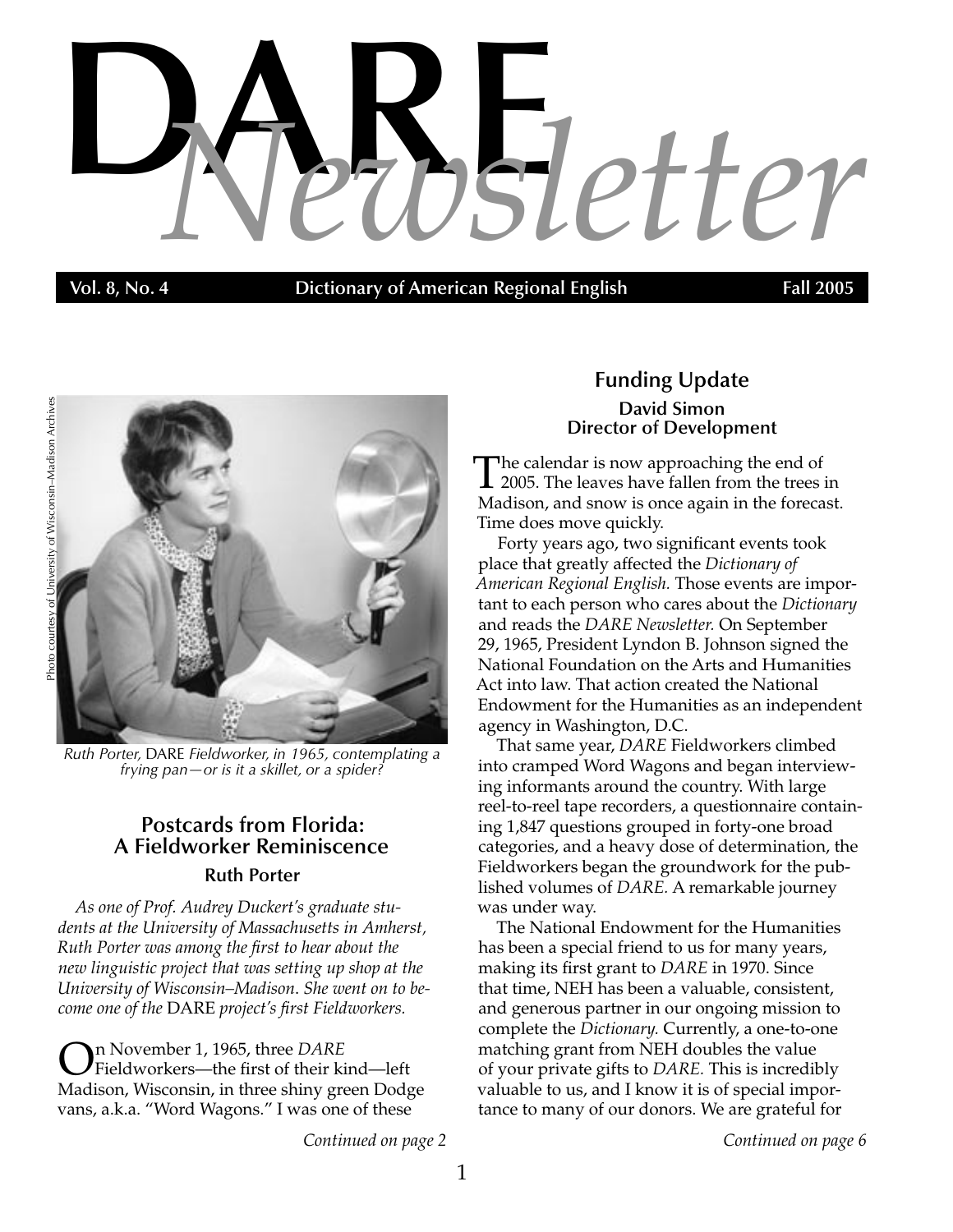# **Notes and Quotes Postcards from Florida** *Continued from page 1*

*Here are some extracts from recent letters to* DARE *(and print references to our project). Your comments are also welcome, via "snail mail" or through our Web site; see the mailing page of this* Newsletter *for contact information.*

"I worked on the *Dictionary* for two summers— 1967 and 1968. . . . We all had the sense that we were involved in something special. Soon after 1968 we all dispersed. But we all kept waiting for the dictionary to be completed. I was delighted when it finally did [appear] and happy that Dr. Cassidy lived to see it. He seemed so old to us back then. I chuckle when I think I am probably older now than he was then. . . . I am happy to see the work continues."

Judith Rich State University of New York at Potsdam

"I feel inspired by *DARE*'s goal to preserve regional terms from going out of use. Comparing my experiences in New Mexico to those in Maine, I realize the importance of regional flavor. There are such gems in regional speech that American English can sound like a foreign language to one from another region. It would be a shame for all of that to be lost as we homogenize."

Student in the School of Library and Information Studies

University of Wisconsin–Madison

"*Encarta World English Dictionary* Defining Moments DICTIONARY TIMELINE:

600 B.C. The earliest preserved dictionary was created. It was an Akkadian word list from Mesopotamia. . . . 1755 Samuel Johnson's magnum opus, *A Dictionary of the English Language* is published. . . . 1828 Noah Webster's magnum opus, *An American Dictionary of the English Language* [is published]. . . . 1961 Webster's Third *New International Dictionary* is published and considered controversial because of its less traditional style. . . . 1985 The *Dictionary of American Regional English* is published in sections."

From the *Encarta World English Dictionary* Web site

three, uncertain of what lay ahead, but full of anticipation at the start of such a monumental project. The young wife of Reino Maki, one of my co-Fieldworkers, wondered at my sanity for heading out on such a project alone, while I considered with awe her situation (and sanity) caring for two small children and her husband in the van for a year. Ah, youth.

#### **An Ominous Start**

Armed with two suitcase-sized, 1965-vintage tape recorders and piles of questionnaires, I was eager to start. Before I left Wisconsin, Fred Cassidy loaded my Word Wagon with dozens of boxes of books for Alice Lloyd College in Pippa Passes, Kentucky. Because I was going through Kentucky on my way to Florida, Dr. Cassidy felt it would be easy enough for me to deliver the packages. No argument from me.

On the plus side, the extra weight of the books made the Word Wagon ride more smoothly than it would have done empty. There was a problem, however. It became obvious to me as I drove up and down some very steep mountain roads in Kentucky (with their inevitable hairpin turns) that the very heavily loaded Word Wagon had a mind of its own. As one who had lived all her life until then on the mountain-free coast of southeastern Massachusetts, I was not prepared for the eastern Kentucky mountain roads. Neither was the Word Wagon. Heading down one very steep hillside, the Word Wagon picked up more and more speed. Despite my attempts to pump the brakes and hold it in second gear, I nearly met my maker in a green Word Wagon on the way to Pippa Passes, Kentucky. (I have hated mountain roads ever since.)

Pensacola was my home at that time. My husband of one year was deeply engrossed in flight training at Pensacola Naval Air Station, so the Florida fieldwork project suited us well. My *DARE* assignment to interview speakers in eighteen Florida communities of various sizes was a good match and a really great opportunity for me to see Florida. I had a nice new state map with the eighteen sites circled in orange. I'm still not quite sure how the *DARE* folks picked the exact locations, but that wasn't my worry. These sites ran from far western Florida across the Panhandle to the northeast corner of the state, down the east coast all the way to Key West, and back up the Gulf Coast, as well as inland throughout the Peninsula. Starting out with no knowledge of the state, I knew it like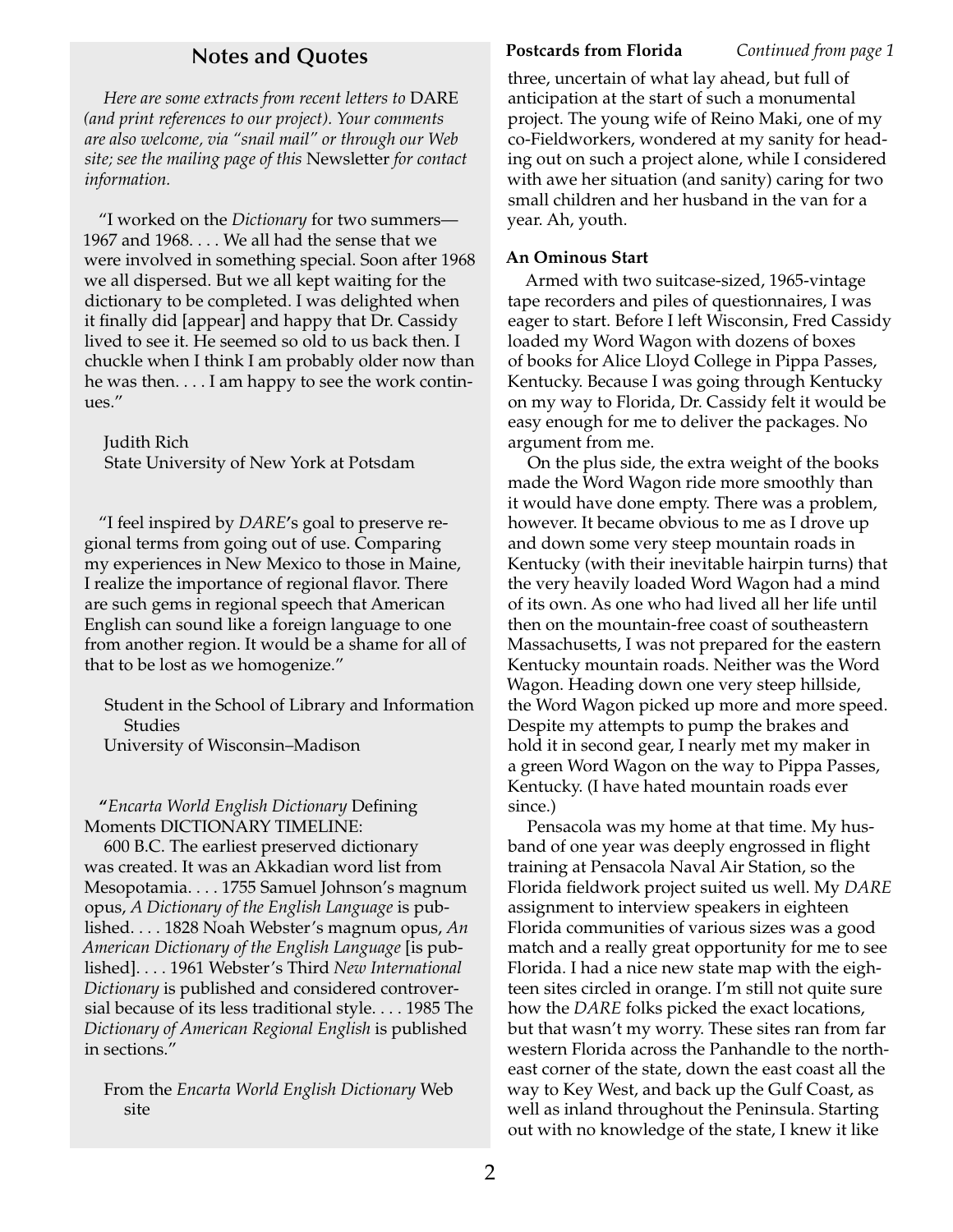the back of my hand a year later. I discovered many of Florida's beautiful state parks, saw lots of wonderful places off the tourist routes, and met a large number of individuals who are among the finest I've ever known.

#### **Finding Informants**

Finding good informants was the hardest part of the task. Numerous times a postmistress, a librarian, a local minister, or someone in the county clerk's office gave me the name of a "perfect person for what you need." In the next breath, he or she would tell me that the "perfect person" had died a while back. Too bad.

After getting the name of a potential informant (preferably one still breathing), I then had to find him or her—not always easy in rural Florida, where back roads are dirt and often unmarked. Once found, the informant often—but not always needed a little convincing to give up several days of his or her time to answer hundreds of questions. It was never a simple matter of going through question after question in several sequential days. Most informants were older and retired, so they had the time. The challenge was to get them to give it to you. (As a retiree myself now, I can appreciate their reluctance.)

The questionnaire took a lot of time and got tiring after a few hours. In addition, everybody had things to do and commitments to keep. Consequently, I found that I had to adjust to breaking the interviews up over two or three weeks' time. This might mean going back and forth between two towns and several informants, but it seemed to work well and kept people involved without wearing them out.

#### **Peanut Heaven**

On one occasion, I had to find an informant in a rural area of northern Florida just a stone's throw from the Alabama border. This is peanut country, and I am a lover of peanuts. I found the town on the map and drove to it, thinking I'd have a hard time turning up an informant because the town was so small. When I got there, I drove right through the town before I realized that this was it: two gas stations, a general store, a tiny post office, and one crossroad. I came back to the post office, but it was an unmanned office, so I crossed the street and inquired at the store. There were no other choices. The lady there sent me down the crossroad to another store. It was a rickety, cluttered old general store run by a retired schoolteacher whose family had been in the area for several

generations. This delightful lady was sitting in the back of the store, as if she were just waiting for *DARE* and me to come along. She was fascinated by the project, interesting to talk with and listen to, and full of Southern charm and grace. A few days later, as I was leaving, she insisted that I take a bag of raw peanuts picked and grown right there. She told me how to "parch" them in the oven until the skins were loose. Her helper also appeared with a bag of peanuts that her daddy had grown and that she had baked for me. I was in peanut heaven!

Because I enjoyed the peanuts so much and am such a fan of peanuts, peanut butter, and anything related, my informant called a former student and made an appointment for me to get a personal tour of the local peanut mill—the world's largest, I was told. That was an offer I couldn't resist. I spent a delightful afternoon touring the peanut mill and munching on samples. I can still smell the wonderful aroma of peanuts roasting.

#### **Oysters, Shrimp, and Fried Chicken**

Now I was on a roll, heading east along the Panhandle. Next stop was the Gulf of Mexico coast. From the far western reaches of Florida, with the influence of Pensacola Naval Air Station, to the peanut country of the Alabama/Florida border and thence south to the Gulf of Mexico coastline with its fishing towns and tourist areas, I was getting a good look at just what makes Florida so special, so interesting, and so appealing—its diversity.

The coastal town of Apalachicola is delightful. Oysters and shrimp, some of the best I've ever tasted, have put Apalachicola on the map. I was fortunate to find an informant who had worked in the business all his life and who loved to talk about it. He gave me a fascinating tour of the oyster and shrimp packing house he owned. Clearly, my knowledge of Floridiana was growing.

On the outskirts of Tallahassee I had one of my most memorable experiences of that year. I had stayed overnight at a small motel with a tiny, somewhat run-down café next to it. Since I was tired and hungry, I decided to try the café and hope for the best. It *was* the best.

The food and the two elderly ladies who ran the place—one cooked and one waited the few tables were truly wonderful. I had the best Southern fried chicken I've ever had. For several days I ate a breakfast and a dinner fit for royalty, even if the tables were wobbly and the floor was cracked. As I was leaving for my next *DARE* stop, I thanked the two ladies for the warm hospitality and the wonderful food and told them I'd be sure to stop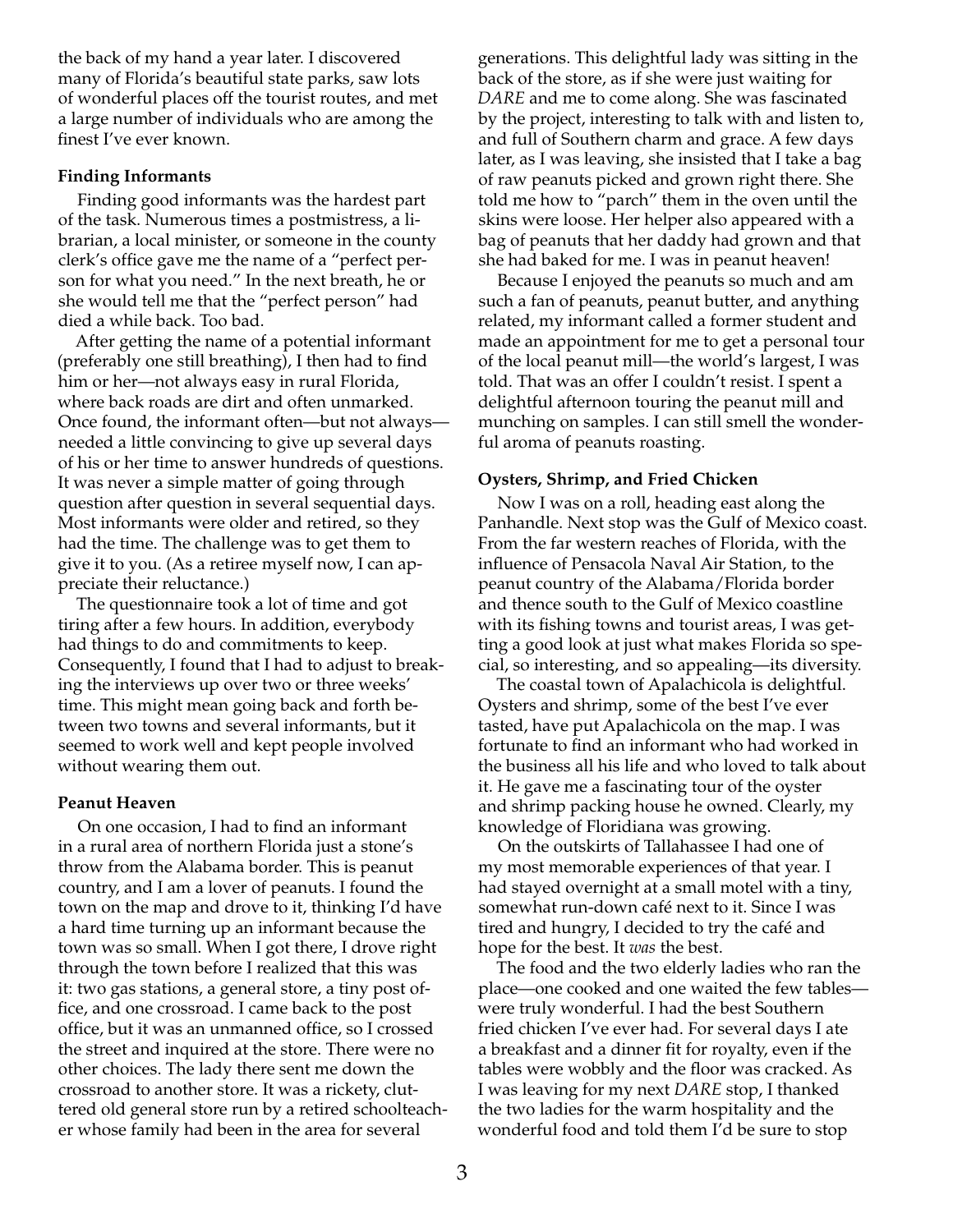in next time I came by there. A rather cranky older woman and her two companions overheard the conversation and remarked as I left, "Do you mean she's traveling alone? What do you suppose she's up to…?" That must have rattled through many heads as people saw me trekking along with questionnaire, tape recorder, and dark green Word Wagon.

Not all meals were as good as the café's fried chicken or the fresh oysters. My staple breakfast was a package of coffee-flavored instant breakfast powder shaken in some milk. One morning in downtown Tallahassee, I stopped at a Morrison's Cafeteria to get a carton of milk. Several men from the Capitol buildings noticed the Word Wagon and me, and walked over to check us out. When they read "University of Wisconsin" on the doors, they had a million questions about the project. Soon I had at least a dozen people milling about, wondering what was going on. Unfortunately, not a one was a potential informant.

#### **A Fieldworker Has Her Day in Court**

After several more stops in rural Florida, it was time to hit the big city—Jacksonville! This was another unforgettable experience. I was directed to several informants, one of whom was a judge and a member of an old and well-known Florida family.

I had not had any court experience in my short life, nor had I ever spoken with a judge (to my knowledge), so I was somewhat in awe of her. She was fascinating to talk with and gave me several hours of her time—even canceling a luncheon she had planned to attend. We got through part of the questionnaire, but for me the highlight was attending her court the next day. She sat me up front next to her desk and started hearing cases. I was intrigued. I thought she was extremely lenient with some of the people before her, but when I asked her afterward, she explained her decisions and convinced me that she really knew what she was doing. Clearly, I was not cut out for a career in law.

Before I moved on to the next stop, the judge decided that *DARE* and I needed some publicity. She took me to Jacksonville's two (then) TV stations, where I was interviewed and videotaped. That night I got to see my TV debut, and *DARE* got a nice plug on the 6:00 and 11:00 news broadcasts of both stations.

## **Roughing It?**

During my travels, I spent many nights "camped out" in the Word Wagon in Florida's gorgeous state parks and not-so-gorgeous but very

handy RV parks (they were called trailer parks back then). In the winter, Florida roads fill with retired Northerners and Midwesterners, many of whom tow trailers. Back in the sixties, these trailers were often Airstreams—resembling big, shiny silver dirigibles. I would pull into a park and slide the Word Wagon into a slot next to one of these big boats. Once the occupants determined that I was harmless, they would often ask me if I'd like to join them for a drink or for supper. We'd talk or watch TV and I would feel as if I had rejoined the human race. Home-cooked meals never tasted so good.

One day in February, my travels took me near the beautiful Manatee Springs State Park on the Suwannee River. It was one of the most peaceful spots I've ever seen. I decided I just had to spend the night there. On a warm, shirt-sleeve February evening, I reveled in nature walks along the river, enjoyed the profusion of birds and wildflowers, and felt a little like Henry David Thoreau. The next day, I was covered with bites on my arms and legs and had to make a fast trip to a drugstore to recover from the joys of nature. That was my introduction to Florida's "no-see-ums," tiny little biting insects that love unsuspecting Fieldworkers and can penetrate any screen.

On one stop in rural southwestern Florida, a county home demonstration agent—these people were invaluable in finding informants—recommended an old Florida Cracker lady, Ant Nettie. ("Florida Cracker" is a term used to describe native Floridians. It used to carry a slightly pejorative connotation, referring mostly to back-country folk, but now it is used with pride by any native-born Floridian.)

Ant Nettie was a delight and a terrific informant. Practically toothless, scraggly-haired, and wrinkled, Ant Nettie was cool at first. But soon she warmed up to me and to the project, and we had a great day. She made me lunch—fried pork, beans and rice, and biscuits with preserves, all homemade. There were no screens on the windows of the old farmhouse and the window shades were torn and tattered, but the house was full of warmth. There were also ants by the hundreds, probably thousands, sharing the residence and the dinner table. When I made a tape of her speech, we sat in the shady backyard and were serenaded by cardinals the whole time. When I left, Ant Nettie picked two grocery bags of oranges and grapefruits from her trees and gave me a jar of homemade kumquat preserves, a jar of homemade cane syrup, and a beautiful sprig of gardenias in bloom from a tree in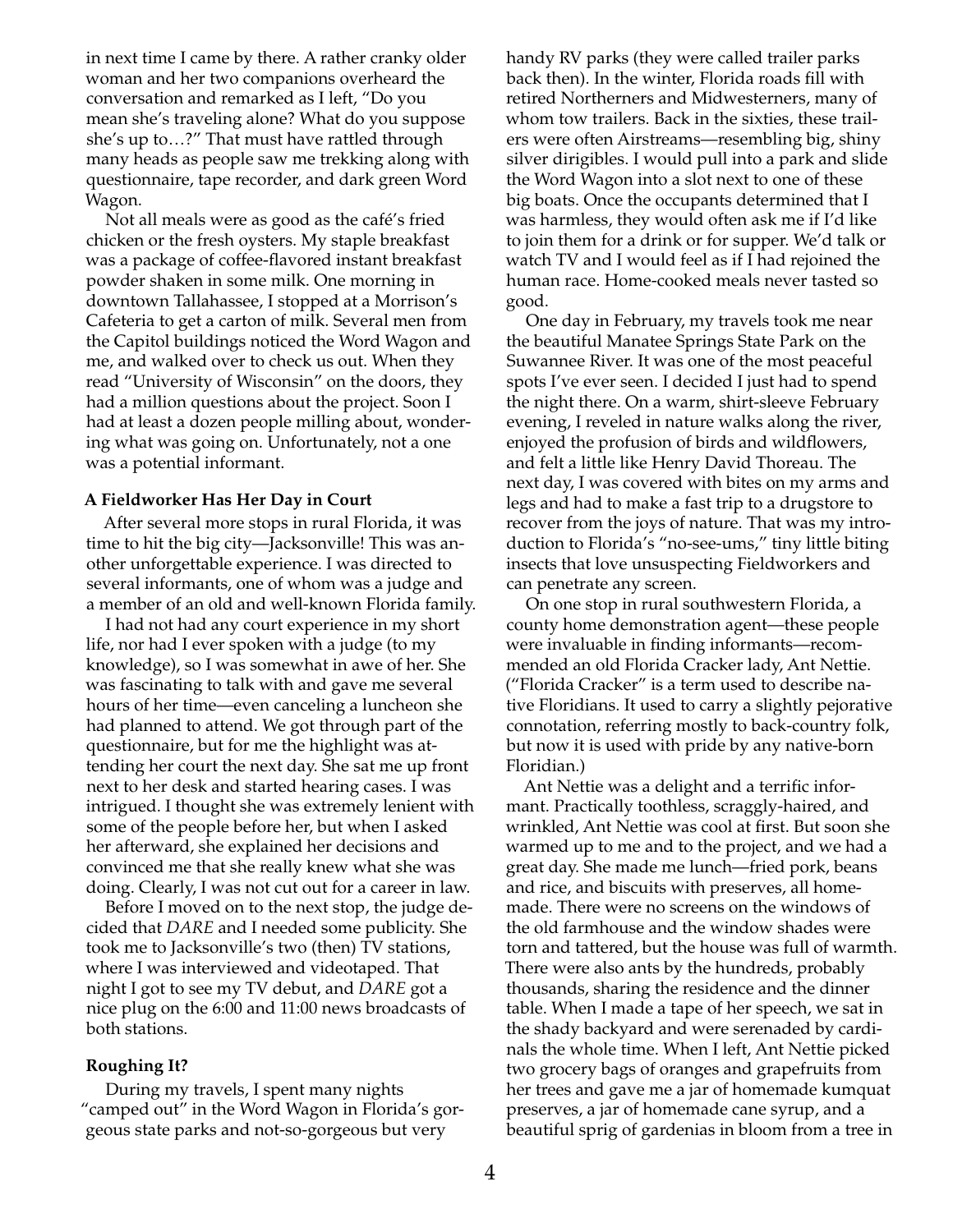her yard. The Word Wagon never smelled so good, before or again.

Another unforgettable informant was a gentleman in Fort Myers. He was in his late eighties, sharp as a tack, and full of stories about Florida a hundred years ago. His father had homesteaded a farm which was taken over by the Koreshan Unity, a religious community from Illinois that settled in Estero, Florida, in the 1890s. My informant ran away from Estero at fourteen years of age and went up the road to Fort Myers, where he worked for Thomas Edison in his laboratory there. He was a fascinating, delightful old gentleman who had traveled out West as a young man, tried his hand at gold mining in Alaska, and then come back to settle in southwestern Florida, where he made a living fishing in the Gulf waters and running a palm tree nursery. When I spoke with him in 1965, he was selling some gorgeous waterfront property he owned in Fort Myers. He offered several acres to me for a few hundred dollars. Unfortunately, my husband and I didn't have any extra money at that time. Today this same property sells for over a million dollars an acre, if you can find it.

#### **Rolling on Down the Highway to Key West**

The ride from Miami to Key West was beautiful yet challenging to drive, even in the mid-1960s. Over 150 miles of two-lane road and miles of bridges span aquamarine water and connect scattered islands. In Key West I found a fine old Conch fisherman whose family had lived there for several generations. ("Conch" is the term used for Key West natives. It derives from the conch shellfish that was a staple seafood in the islands.) He gave me a fine tape on fishing, sponging, and crawfishing. Although I'd been told he might be a little shy, he talked a blue streak. In fact, his wife said as I was leaving that he hadn't talked so much at one time in all their marriage. Clearly, he was just waiting for *DARE.*

The thing that made Key West special was the fact that my husband joined me in Miami and Key West for two weeks. In between *DARE* interviews, we visited friends in the Keys, took a three-day cruise to the Bahamas while the Word Wagon went in for its 10,000-mile maintenance checkup, played tourist in Key West, and enjoyed camping in Everglades National Park as we made our way back to reality.

After completing the *DARE* work in Florida, I traveled up the coast to North Carolina, where the Marine Corps had reassigned my husband. North Carolina is more "Deep South" than Florida. I in-



*Ruth Porter, 2005*

terviewed some wonderful farming and fishing folks there, but also experienced some unexpected prejudice.

One elderly lady, a member of an old family in the capital region, was suggested as the perfect informant for me to interview. It seemed like the ideal situation, but she spent our first hour together railing on the problems of integration, the evils of the government, the failings of our teaching system—and, oh, yes, she felt the *DARE* project was "nonsense and useless statistics." I had no choice but to let her vent. When she finally ran out of steam, I excused myself and left.

Most North Carolinians, however, were warm, friendly, and helpful. I was treated to many delicious homemade lunches and given bags of homegrown tomatoes and other vegetables fresh from my informants' gardens. Once during an interview, my informant's wife was called to the hospital on a family emergency. They had no car, so I gave them both a ride in the Word Wagon. Their thanks for such a small favor were warm and profuse.

As I look back on that year now, I realize that the mid-sixties weren't the best of times for a college student to be driving alone through the Deep South in a van with "University of Wisconsin" pasted on both front doors. I was challenged a few times about the project, but I was young, committed to *DARE,* and didn't go looking for trouble. And trouble stayed away. Overall, the *DARE* fieldwork experience gave me reason to feel really good about the vast majority of people I met and the places I visited.

#### **Fast-Forward Forty Years**

After my year on the road with the Word Wagon, I started, quite unexpectedly, on a career in the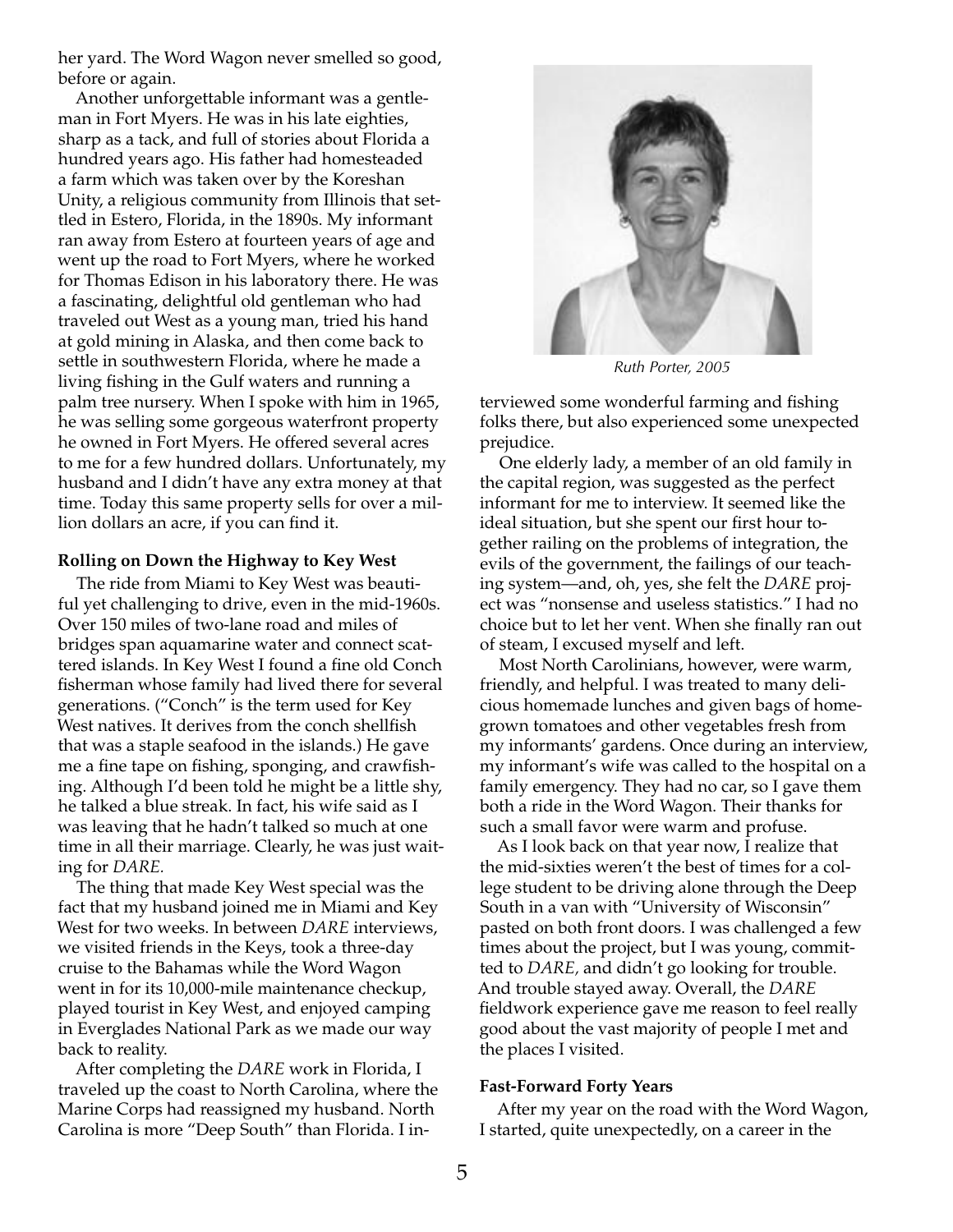computer industry. Like the *Dictionary* project, the computer world of the seventies, eighties, and nineties was growing and changing rapidly. It, too, took me to lots of new places, but eventually I came back to Florida to live. It's not the Florida of the mid-1960s—not even close—but it's still Florida. ✦



# *DARE* **Showcased in Chicago**

This year's Chicago Humanities Festival pro-<br>vided a showcase for *DARE* on November 5 when Chief Editor Joan Hall was joined by author Simon Winchester (*The Professor and the Madman, Krakatoa,* and *A Crack in the Edge of the World,* among many other titles) and Robert Easton, "the Henry Higgins of Hollywood," in talking about the *Dictionary.* A standing-room-only crowd of nearly 300 heard Hall describe how *DARE* has proven its worth to forensic linguists, physicians, and psychiatrists, as well as to teachers, librarians, and word lovers. The audience reveled in hearing Easton's faultless depictions of American dialects from northern Maine to southern Louisiana to coastal California, and people delighted in Winchester's British perspective on American English and his enthusiasm for *DARE*'s attempt to record our language as it *is* spoken rather than as any arbiter thinks it *should* be spoken.

The Festival drew thousands to its wide array of talks by well-known authors, historians, and performers. ✦



*Robert Easton, Simon Winchester, and Joan Hall at the Chicago Humanities Festival, November 5, 2005*

**Funding Update** *Continued from page 1*

the support of the National Endowment for the Humanities.

As 2005 draws to a close, I hope you will join us in our continuing journey by remembering the *Dictionary of American Regional English* in your philanthropic endeavors. Many people make gifts to nonprofit entities at the end of the year. I hope you will include *DARE* and the Frederic G. Cassidy *DARE* Fund in your 2005 giving.

Any gift that you decide to make will be tax-deductible and will be matched on a one-to-one basis by the aforementioned NEH grant. You can make a cash or credit-card gift by filling out the form at the end of this column. All gifts will be appreciated very much and will move us one step closer to completing a one-of-a-kind linguistic journey of more than four decades.

If you are interested in discussing a gift of stock or a deferred gift, please give me a call at (608) 263- 5607 so we can talk about the easiest way to make that type of contribution. Or you can contact me by e-mail at <david.simon@uwfoundation.wisc.edu>. Your gift will make a difference. I thank you for your interest in the *Dictionary of American Regional English.*

On to  $Z!$   $\triangleleft$ 

| $\text{City:}$                                        |
|-------------------------------------------------------|
| State: ______ Zip: __________                         |
| Please use this gift to support the Frederic G.       |
| Cassidy DARE Fund.                                    |
| $\Box$ My/Our contribution of \$________ is enclosed. |
| □ Please charge my/our gift of \$<br><u></u> to my:   |
| □ MasterCard □ Visa □ AmEx                            |
|                                                       |
| Expiration date: ________                             |
| Cardholder name (please print):                       |
|                                                       |
| Signature: ______________________ Date:               |
| Please return this form to Frederic G. Cassidy        |
| DARE Fund, c/o University of Wisconsin                |
| Foundation, 1848 University Avenue, P.O. Box          |
| 8860, Madison, WI 53708, Attn: David Simon.           |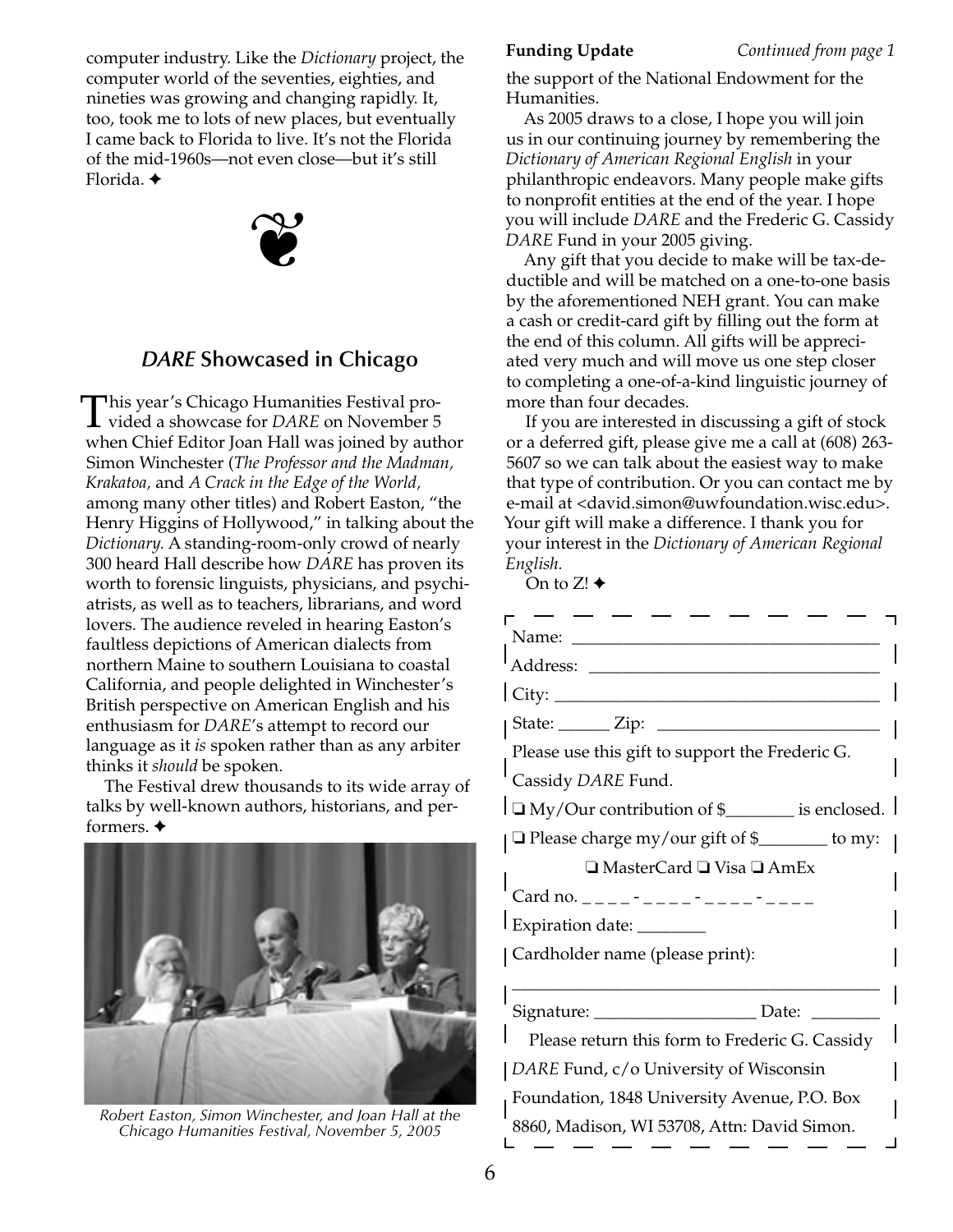

*David Nunnery, Project Assistant*

## **Staff Member Profile**

*In this ongoing series, Beth Gardner interviews Project Assistant David Nunnery, who verifies quotations cited in* DARE *by checking them against the original sources. David is a Ph.D. candidate in the Department of English at UW–Madison.*

**Q:** Where did you live before coming to Wisconsin?

**A:** I'm a tenth-generation North Carolinian, and a graduate of the University of North Carolina. Wanting to get out of the country—I was, and suppose still am, a boy from the provinces—and thinking I'd be less likely as time went on to fling myself away in such a fashion, I slunk away to Russia on a one-way ticket (so I couldn't get freaked out and hurry home), to teach for a year at the Slavic Anglo-American School "Marina" in Moscow, trying desperately not to freeze. After a year courting death in Moscow, I taught in a genuinely dangerous couple of North Carolina high schools for four years, and now here I am.

**Q:** What are your primary job responsibilities at *DARE*?

**A:** I'm a "look-up person," which means that I spend my time grubbing around in campus libraries, sending Interlibrary Loan (ILL) and UW Library System requests by the double handful, checking request slips from the Editors, and being in general an affable and harmless drudge.

**Q:** What part of your work do you find most challenging?

**A:** The ILL process makes me weep. Lots of waiting, usually for snippy rejections and the occasional absurdity—last week I got a microfilm of what was supposed to be an obscure nineteenth-century California newspaper, but turned out to be a fourteenth-century Latin treatise on poisons (Petrus de Albano's *De Venenis,* if anyone's interested).

**Q:** What is the subject of your dissertation?

**A:** I'm a dissertator in eighteenth-century British literature. To the extent that my dissertation exists, it's called "Sociability and 'Struggles for Happiness' in Johnson's *Lives of the Poets.*" This next bit is more than you want to know, but the dissertation situates Samuel Johnson amid various eighteenth-century British discourses of happiness and sociability, and uses that "situating" as a conceptual tool for reading the *Lives of the Poets,* his last great work. I could get into the theory stuff (about inductive, "information-bearing" biography and its relation to the "cultural logic of modernity"), but that would be repellent to pretty much everyone. The dissertation, such as it is, has virtually nothing to do with Johnson as a lexicographer, which I admit suggests a character flaw on my part.

**Q:** What sort of position do you plan to seek after finishing your doctorate?

**A:** Thinking about the academic job market gives me sharp abdominal pains—turns out the youth of America aren't battering down the doors to get at *Humphry Clinker* and the "Epistle to Dr. Arbuthnot." More's the pity. Anyhow, my primary interest is eighteenth-century British literature and intellectual history, but I'll giddily teach Brit-lit from *Beowulf* ("Hwaet!") forward to the end of the eighteenth century, after which culture and learning go into precipitous decline, so far as I can tell. If someone would also let me have at the *Iliad,* the *Aeneid*, and the Bible, that'd be just dandy: "Hope springs eternal in the human breast," and all that eighteenth-century hooey.

**Q:** When you have a rare moment of free time, what are your interests?

**A:** I fritter away my time in indolence, making tolerable company for my significant other, Amy, and now and again filling the kitchen with smoke and profanity when the biscuits go awry. I serve the whims of three animals—Koshka, Trilby, and Dingbat—and do my part to lower the property values in the Monroe–Dudgeon neighborhood with old country music, lest I become entirely deracinated from being so long outside the South. ✦